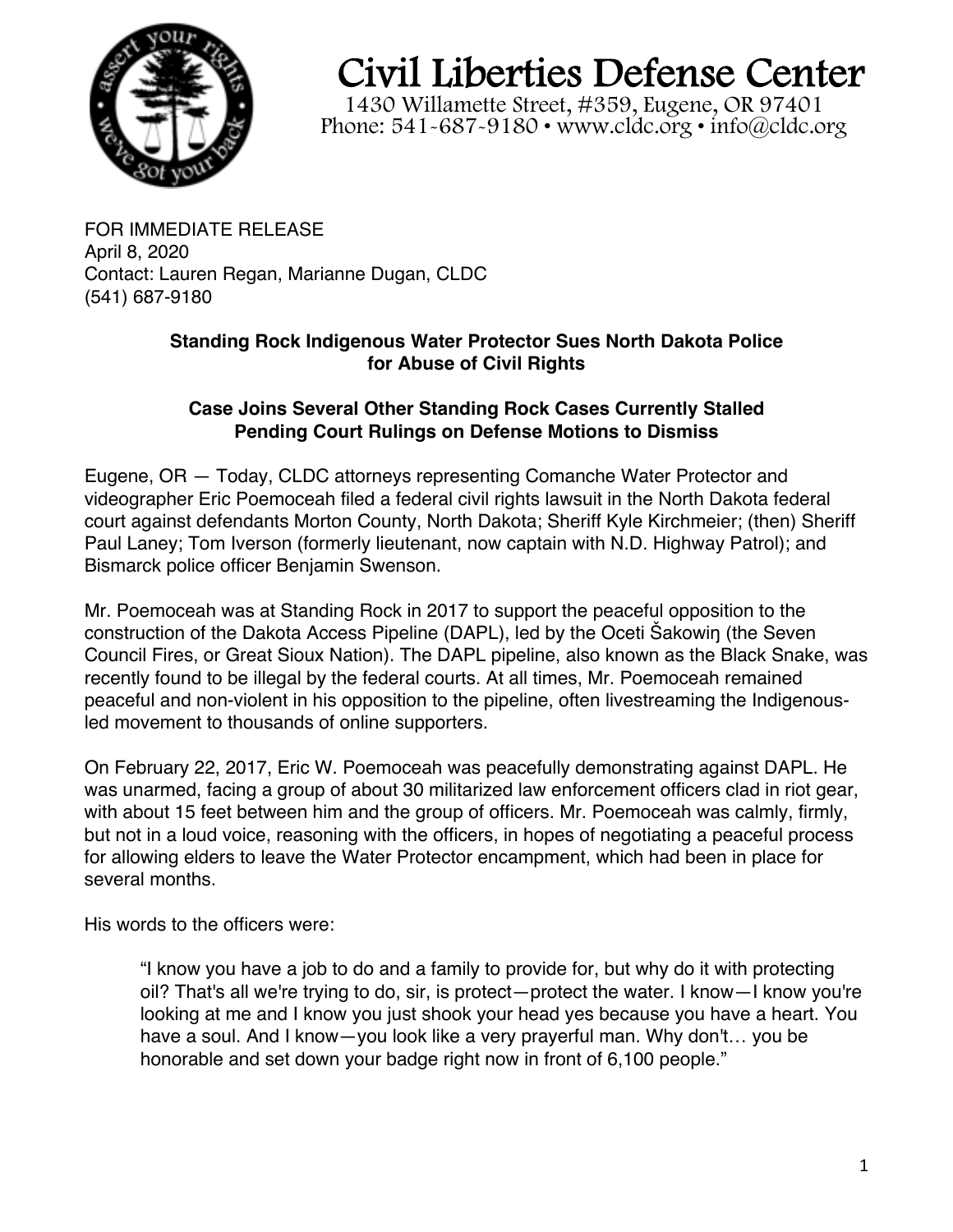Mr. Poemoceah's tone and mannerisms were respectful and deferential to the officers. He made and posed no threat to the officers. He was not armed and he did not behave aggressively or combatively. He did not menace or yell at officers. "I was not trying to fight against the police, I was simply trying to fight for the police and their families and all of our relatives," explained Mr. Poemoceah.

Under the command of two North Dakota Sheriffs, Kirchmeier and Laney, as "incident commanders" doing the bidding of the fossil fuel industry's DAPL, dozens of militarized police officers charged at Mr. Poemoceah without any warning as he filmed police on ND State Highway 1806. Bismarck police officer Swenson tackled Mr. Poemoceah and threw him to the ground, engaging in overt police brutality that resulted in significant injuries to Mr. Poemoceah, including a broken pelvis. The sudden decision to charge toward the Water Protectors was the result of law enforcement's inability to remain calm, poor training, a desire to retaliate against activists, and law enforcement's general malice and contempt toward the Water Protectors, including Mr. Poemoceah. Laney later traveled around the country pushing the "Standing Rock model" of police misconduct and unconstitutional repression of lawful dissent to local police departments along pipeline routes and other controversial climate destroying projects likely to garner opposition from local communities.

Instead of having an ambulance come down the road, or bringing a gurney, the officers mocked Mr. Poemoceah's requests for medical care and after a couple of minutes forced him to walk at least two hundred feet with a broken pelvis to a police van. Throughout the interaction, as with other Indigenous Water Protectors in the Standing Rock demonstrations, the police officers belittled, dehumanized, and insulted Mr. Poemoceah. Many of the police officers who participated in the response to the Standing Rock DAPL demonstrations had no prior experience or appropriate training in responding to large-scale demonstrations, the exercise of First Amendment rights by demonstrators, or the constitutional limitations upon the use of force against non-violent demonstrators.

"This lawsuit will not only uphold the rights of Indigenous Water Protectors to vigorously exercise their First Amendment rights to demonstrate against the fossil fuel industry and defend Native sovereignty, but will also draw a clear line in the sand for police who are paid to protect future fossil fuel calamities," said Lauren Regan, CLDC Executive Director and one of the attorneys who filed the case. "You will be held accountable for abusing human and civil rights that are at the heart of our democracy; you will be responsible for exacerbating catastrophic climate change that will destroy the future for all; and you have violated the oath taken to protect and serve the people—even those engaged in dissent."

"A society where people can protect water without fear of punishment is a better place to live," said Marianne Dugan, CLDC Senior Staff Attorney. "No one should be assaulted for standing up against powerful interests when they see a threat to our planet."